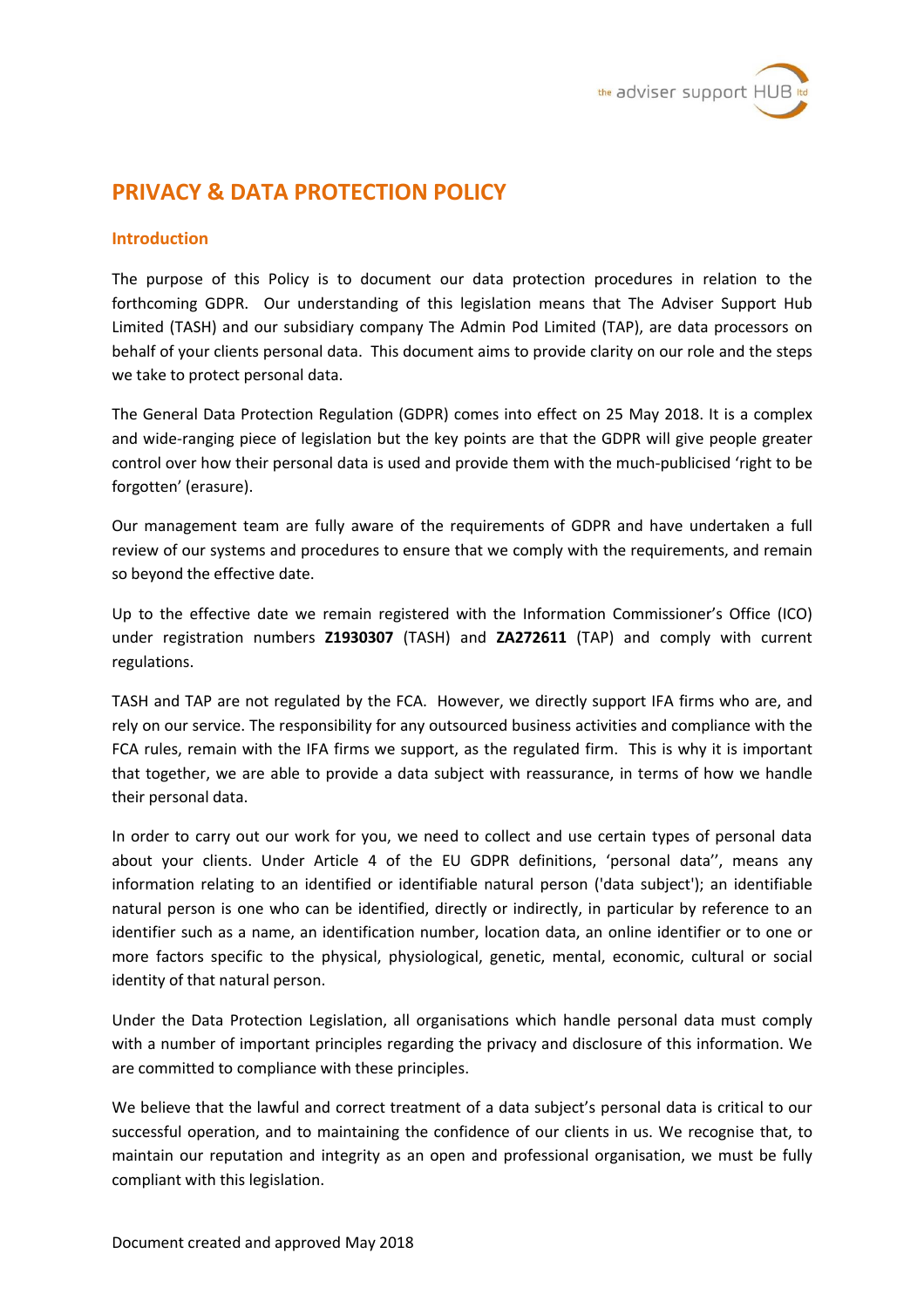

We believe GDPR is an opportunity for us all to build customer trust through effective management of their personal data.

We have discussed the implications of GDPR with our staff and we are committed to ongoing training on the matter.

GDPR is an ongoing project for us. We will regularly review our procedures and continuously look at ways of improving how we do things.

You can read more about GDPR here - https://ico.org.uk/for-organisations/guide-to-the-generaldata-protection-regulation-gdpr/

### **Data Protection Legislation**

In the United Kingdom and the European Economic Area (EEA), "Data Protection Legislation" means all applicable data protection and privacy legislation or regulations including The Privacy and Electronic Communications (EC Directive) Regulations 2003 (also known as PECR) and any guidance or codes of practice issued by the European Data Protection Board or the Information Commissioner, together with:

- prior to 25 May 2018, the UK Data Protection Act 1998; and
- from 25 May 2018 onwards Regulation (EU) 2016/679 (the "General Data Protection Regulation" or "GDPR"), as amended by the UK Data Protection Bill.

Outside of the EEA, "Data Protection Legislation" means local, territorial data protection and privacy legislation that governs the processing of Personal Data.

We fully endorse and adhere to the principles of data protection set out in the Data Protection Legislation and will:

- **•** fully observe the conditions regarding the fair collection and use of personal data;
- meet our legal obligations to specify the purposes for which we use personal data;
- only collect and process the personal data needed to carry out our business or to comply with any legal requirements;
- ensure that the personal data we use is as accurate as possible;
- ensure that we don't hold personal data any longer than is necessary for legitimate business interests or as required by law;
- take appropriate technical and organisational security measures to safeguard personal data;
- ensure that personal data is not transferred outside the EU without suitable safeguards.

We are reviewing our systems, data processes and procedures to identify how we manage personal data – how we got it, who can access it, where it is stored and how long it should be kept. We will also be addressing key areas including breach reporting, subject access and data retention so that you can ensure your clients' personal data is safe with us.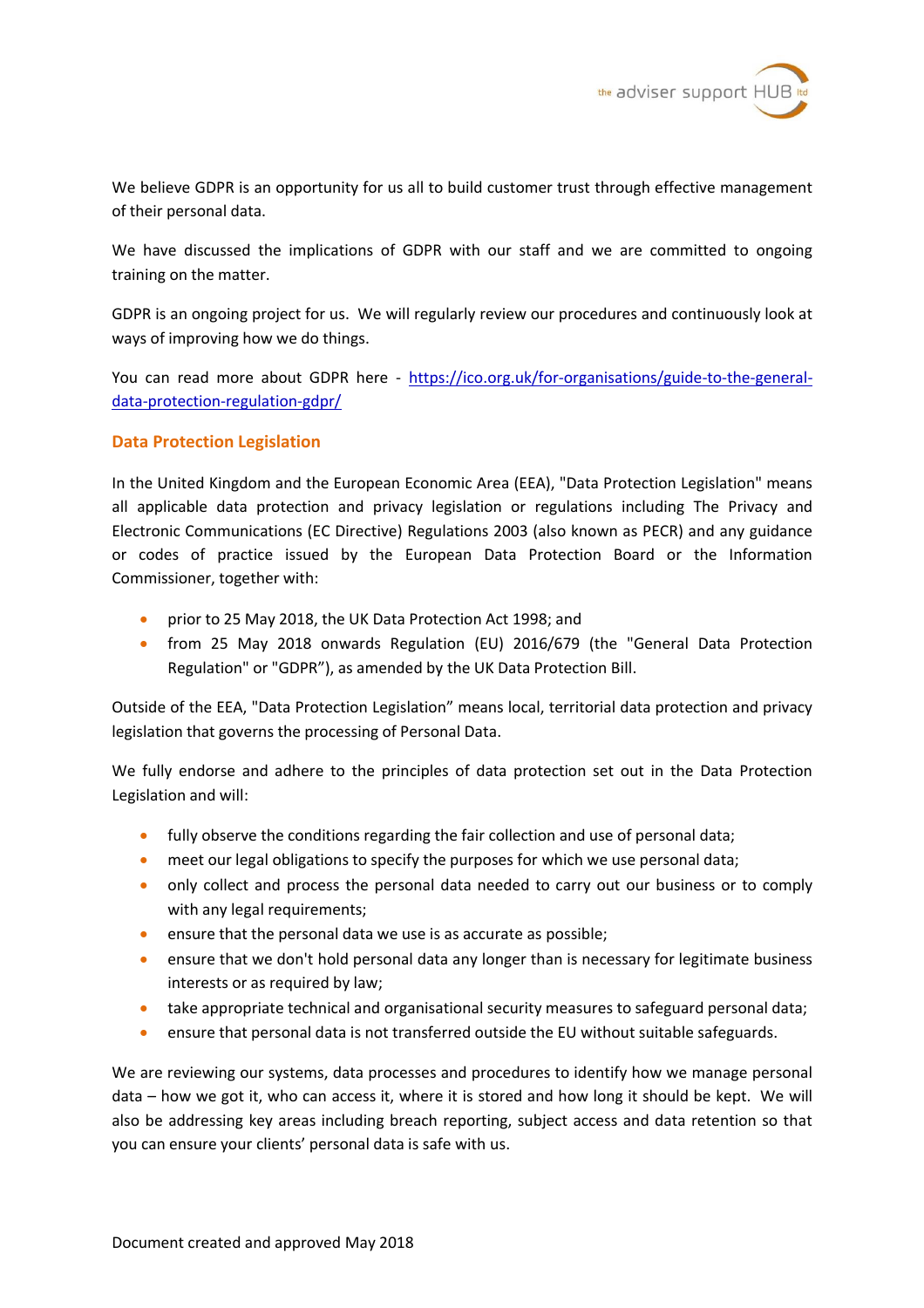

### **Accountability and Governance**

The GDPR applies to **'controllers' and 'processors'**:

- A controller determines the purposes and means of processing personal data.
- A processor is responsible for processing personal data on behalf of a controller.

**Controllers** are liable for their compliance with the GDPR and must only appoint processors who can provide 'sufficient guarantees'\* that the requirements of the GDPR will be met and the rights of data subjects protected. In the future, using a processor which adheres to an approved code of conduct or certification scheme may help controllers to satisfy this requirement – though again, no such schemes are currently available.

*\*This document and the information contained on our website, is aimed at helping you consider this. Please also refer to the section below headed 'About our role as a data processor. If you have any specific questions, please contact us using the details provided at the end of this document.*

**Processors** must only act on the documented instructions of a controller. They will however have some direct responsibilities under the GDPR and may be subject to fines or other sanctions if they don't comply.

We access and use data supplied by regulated IFA firms with their permission, during the period of a Contract for Service. **We have identified ourselves as a 'processor'.** Though we may act as cointermediaries, **we believe that the regulated IFA firm appointed by the data subject to advise is classed as the 'data controller'**. The regulated IFA firm retains control of the personal data, subject to its own Client Agreement and Privacy Policy and retains control in terms of access rights granted to all third party processors (such as TASH and TAP). In most circumstances we have no direct data subject consent to process personal data so TASH and TAP rely mostly on a contractual right to process that data.

You can read about controllers and processors in more detail here - https://ico.org.uk/media/fororganisations/documents/1546/data-controllers-and-data-processors-dp-guidance.pdf

With regard to an individual data subject, we encourage all our IFA firms to recognise the following data subject rights under GDPR:

- the right to be informed;
- the right of access;
- the right to rectification;
- the right to erasure;
- the right to restrict processing;
- $\bullet$  the right to data portability;
- the right to object; and
- the right not to be subject to automated decision-making including profiling.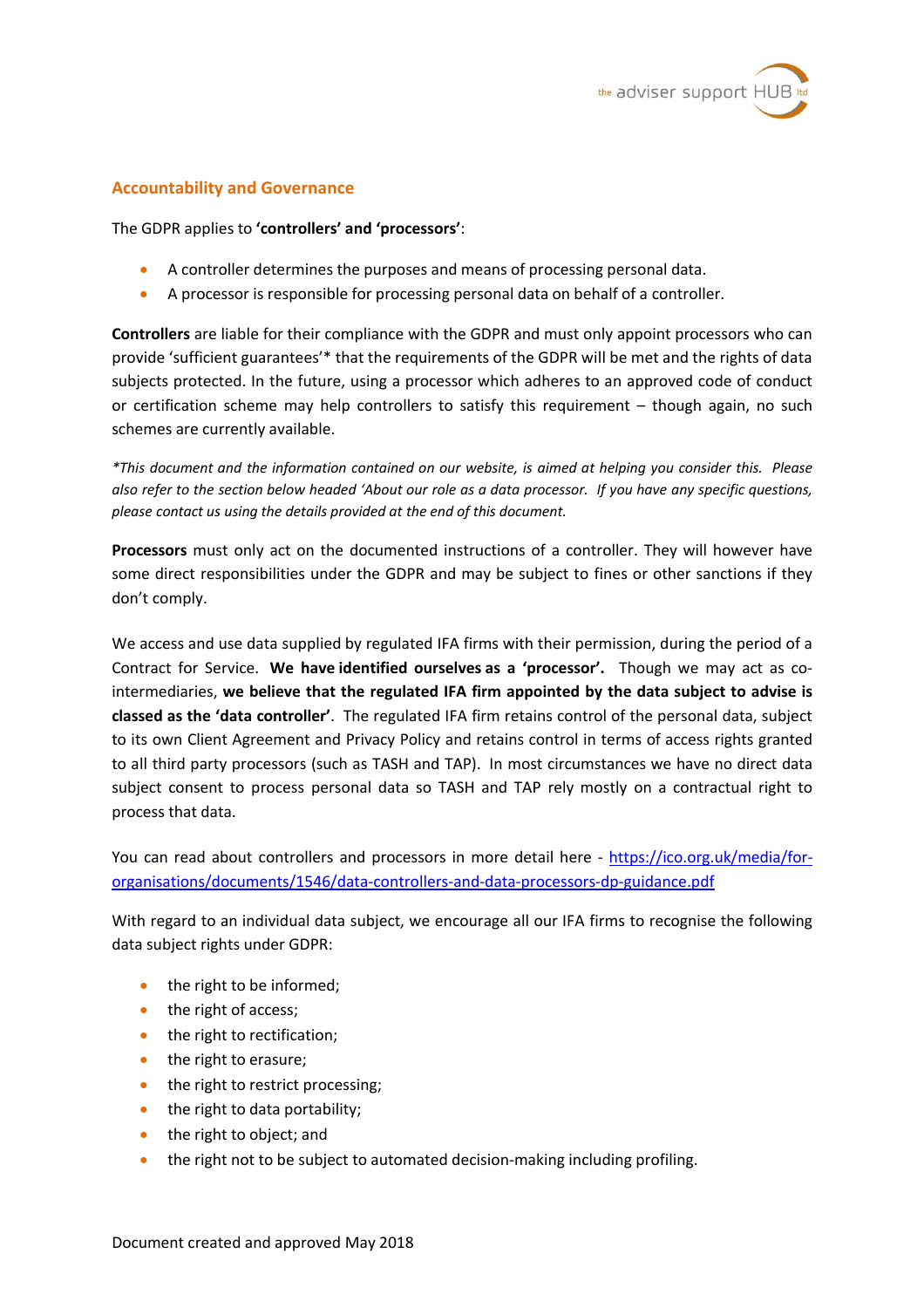

In addition, TASH and TAP will endeavour to ensure that:

- there is someone with specific responsibility for data protection in our organisation. Currently, the nominated Data Protection Officer (DPO) within TASH and TAP is Daniel Galbally; email dan@advisersupporthub.co.uk;
- we will regularly review and audit how we handle personal data;
- the ways we handle personal data are clearly understood;
- everyone handling personal data understands that they are responsible for following good practice;
- everyone handling personal data is appropriately trained and properly supervised;
- anybody wanting to make enquiries about handling personal data knows what to do; and
- queries about handling personal data are dealt with promptly and courteously.

As a data controller, the IFA firm has the right to request a copy of the data subjects' (your Client) personal data that we hold about them. We may charge a fee for this service, which will be dependent on the required level of data requested.

### **About our role as a data processor**

When we use the data our IFA firms provide us with (with their permission), we have a duty of care in terms of how we handle that data. There are specific responsibilities under GDPR that provide sufficient guarantees that the requirement of the GDPR will be met and the rights of the data subjects protected.

As a data processor, TASH and TAP will:

- Only act on written instructions of the data controller (unless required by law to act without such instruction).
- Take appropriate measures to ensure the security of processing.
- Look to assist the data controller in providing subject access and allowing data subjects to exercise their rights under GDPR.
- Look to assist the data controller in meeting its GDPR obligations in relation to the security of processing, notification of personal data breaches and data protection impact assessments.
- Consider a request to delete or return all personal data to the data controller at the end or during the termination period of any contract, **unless retention of such data is required by law or for legitimate business interests**, in which case the data processor shall inform the data controller of such requirement(s).
- From time to time sub-contract work to a sub-processor (self-employed contactor). In the event that a sub-processor fails to meet its obligations under any sub-processing Agreement, the data processor (TASH) shall remain fully liable to the data controller for failing to meet its obligations.
- Not process or make any use of any personal data supplied to it by the data controller otherwise than in connection with the provision of the Services to the data controller.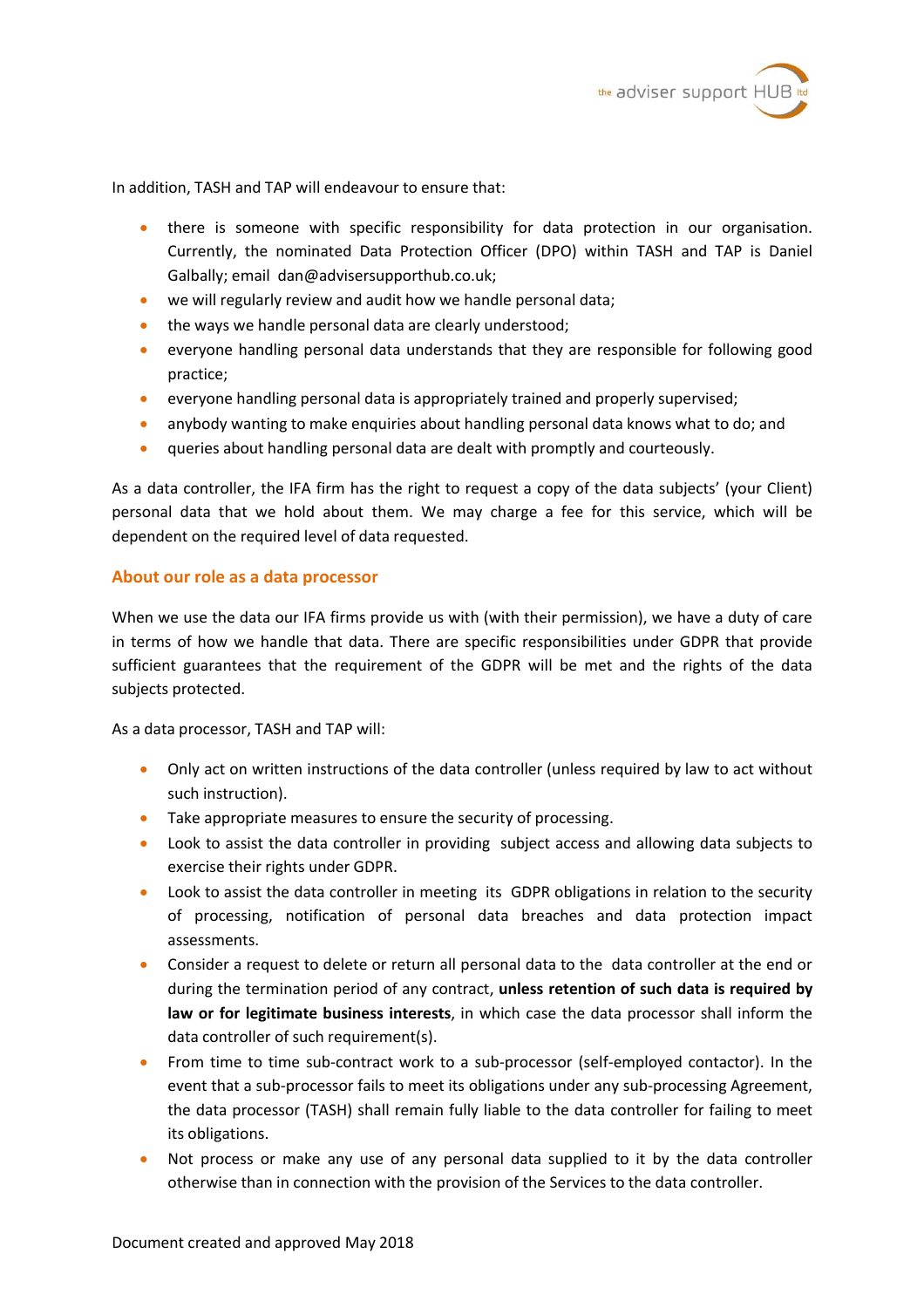

- As a matter of good practice, ensure that our contracts state that nothing within the contract relieves the processor of its own direct responsibilities and liabilities under the GDPR and in return we expect the same from the data controller.
- Strive for anonymity when producing data subject documentation as far as reasonably possible and sensible to do so.
- Ensure that documentation containing personal data is password protected when sent outside of our own organisation.
- Co-operate with supervisory authorities (such as the ICO) in accordance with Article 31.

### **Contracts**

Whenever a controller uses a processor (a third party who processes personal data on behalf of the controller) it needs to have a written contract in place. Similarly, if a processor employs another processor (known as a sub-processor) it needs to have a written contract in place.

All of our existing IFA firms have in place a Client Agreement (a contract), which will remain in force. However, some IFA firms are asking TASH to sign separate a Data Protection Agreements (DPA). We believe this is good practice, and we encourage all IFA firms to provide us with a separate DPA – as the data controller, it is your responsibility to provide a DPA and it should cover the responsibilities of TASH and TAP as the data processor and the IFA firm as the data controller. Where you do not have a DPA, we can provide you with a draft DPA of our own.

### **Why are contracts between controllers and processors important?**

Contracts between controllers and processors ensure that they both understand their obligations, responsibilities and liabilities. They help them to comply with the GDPR, and help controllers to demonstrate their compliance with the GDPR. The use of contracts by controllers and processors may also increase data subjects' confidence in the handling of their personal data.

### **What needs to be included in the contract?**

Contracts must set out the subject matter and duration of the processing, the nature and purpose of the processing, the type of personal data and categories of data subject, and the obligations and rights of the controller.

# **How long will we keep Personal Data**

We will not keep a data subjects personal data for any longer than is necessary in light of the reason(s) for which it was first collected. A data subject's personal data will therefore be kept for the following periods (or, where there is no fixed period, the following factors will be used to determine how long it is kept):

 Until when it is no longer in our **legitimate business interests** to keep it. We reserve the right to retain data for longer than this due to the possibility that it may be required to defend a future claim against us. Please note that in the event of a pension transfer, a regulated IFA firm is required to hold client records indefinitely and if we believe we are part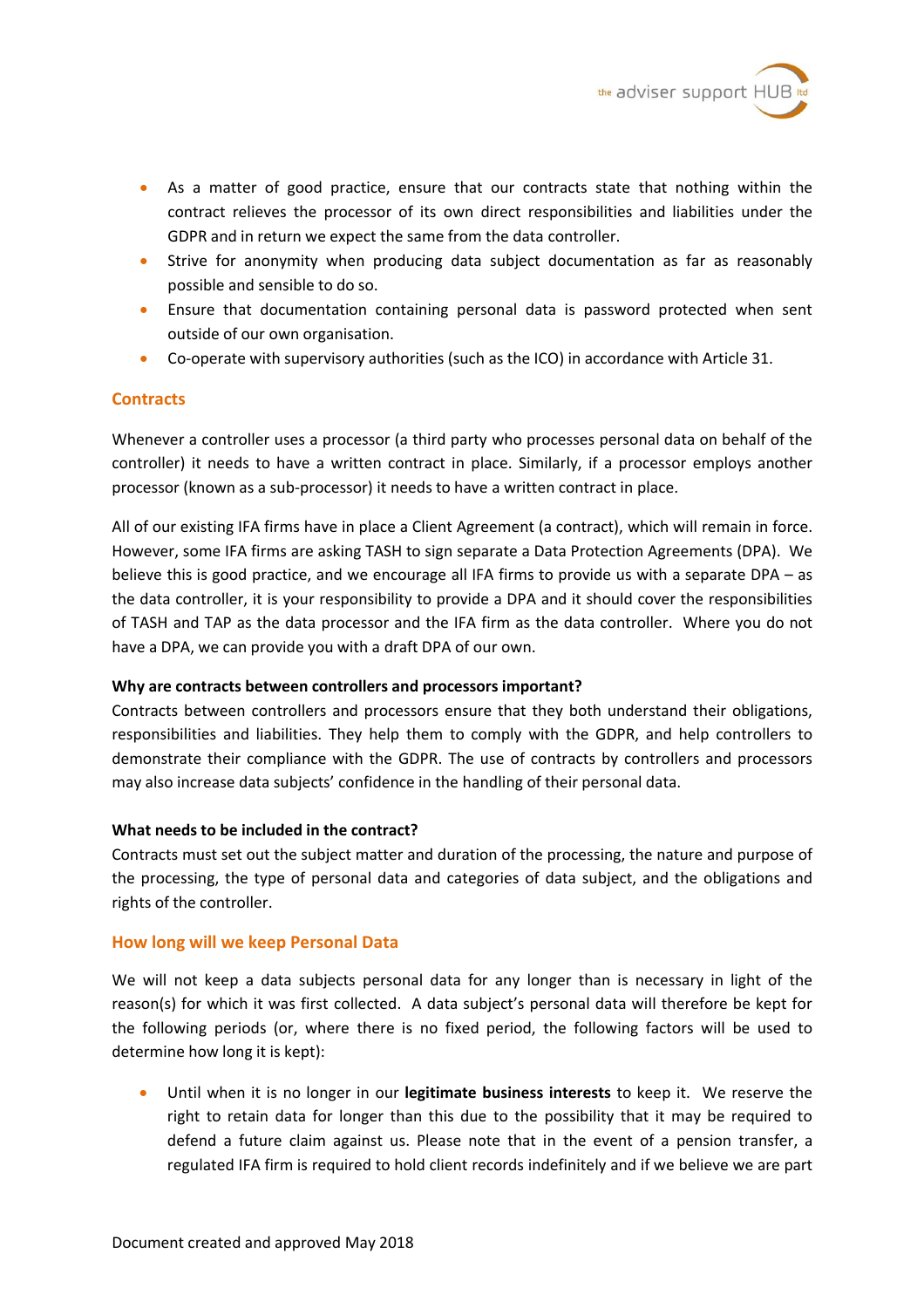

of this intermediary process, we may choose to also hold records indefinitely.

 We recognise that a data subject has the right to request deletion of their personal data and we will comply with this request, subject to the restrictions of our **legal or regulatory obligations** and legitimate business interests as noted above.

If you specifically request that we delete a data subject's personal data, then you waive the right to any future claim against TASH or TAP for errors and omissions.

# **How and where do we store or transfer Personal Data**

We do not usually transfer any personal data outside of the EU except when we need to perform pre-contractual measures (credit and identity checks) or because the checks we request are necessary for important reasons of public interest.

Where we transfer personal data to a third party based in the US, this may be protected if they are part of the EU-US Privacy Shield. This requires that third party to provide data protection to standards similar levels of data protection to those in Europe. More information is available from the European Commission.

Specifically, we do use software companies such workflowmax (a Xero company) and Dropbox which are U.S. based companies. As part of our responsibilities we will ensure any company based outside of the EEA party to personal data is able to demonstrate compliance with EU privacy regulations. In the case of workflowmax the personal data we store is minimal, i.e. a data subject's name. In the case of Dropbox which we use to store all personal data, we confirm that they conform to the EU Privacy Shield: https://www.dropbox.com/help/security/data-transfers-europe-us

For more information regarding the Privacy Shield Framework please refer to: [www.privacyshield.gov.](www.privacyshield.gov)

# **Security of Personal Data**

The security of personal data is essential to us, and to protect personal data, we take a number of important measures, including the following:

- We will ensure that personal data is only accessible to authorised people in our firm (and appropriate sub-processors were required) and will remain confidential at all times.
- If we have a contract with another organisation or sub-processor to provide us with services or a service on our behalf to process personal data, we'll make sure they give reassurances regarding appropriate security measures in place and only process information in the way we've authorised them to. These organisations or sub-processors won't be entitled to use personal data for their own purposes. We also insist that a sub-processor is registered with the ICO in their own right.
- Appropriate security measures will be in place to prevent unauthorised access, alteration, disclosure, loss, damage or destruction of personal data.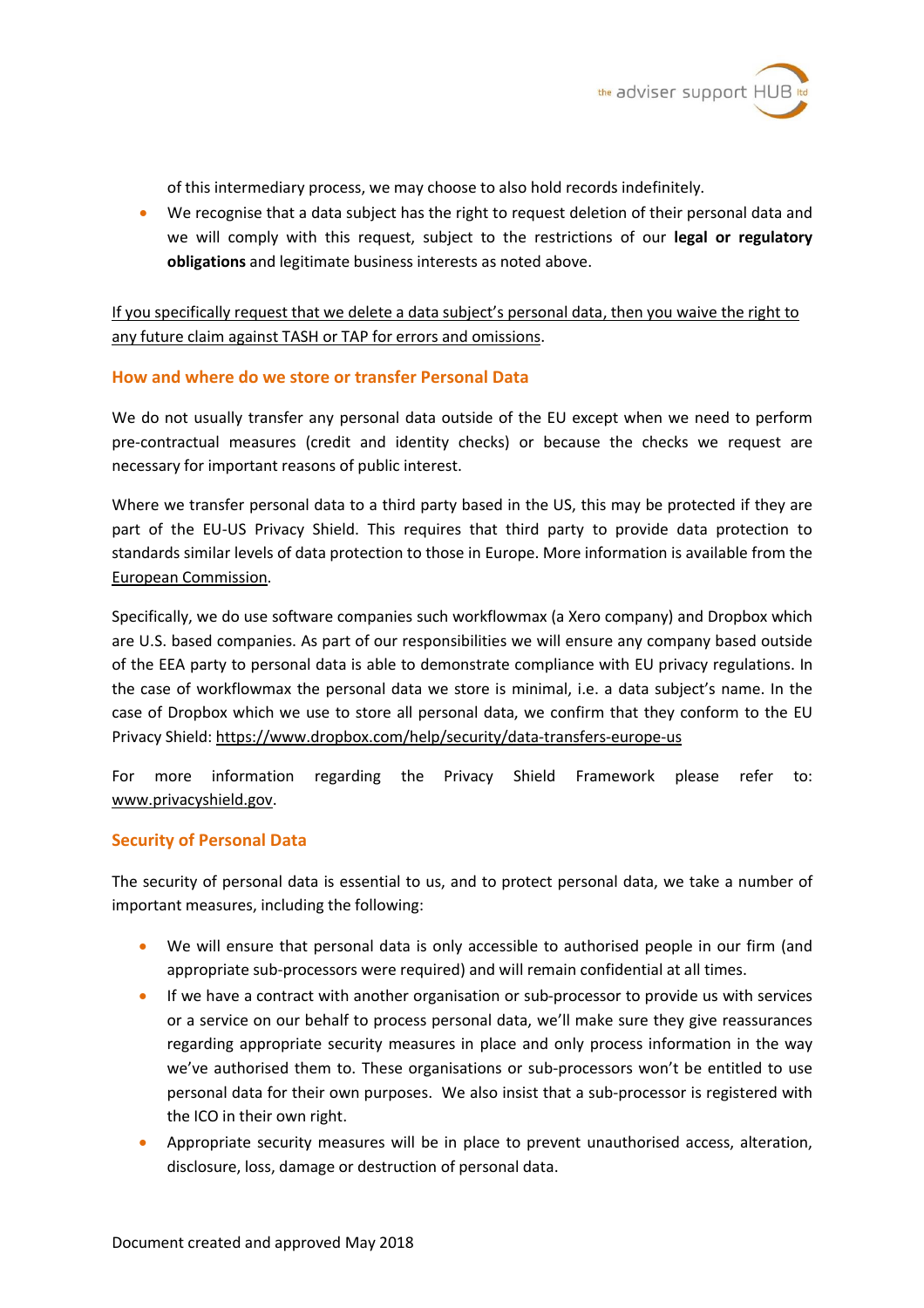

- In all circumstances, we will take all steps reasonably necessary to ensure that personal data is treated securely and in accordance with this Privacy Policy.
- TASH and TAP emails are of SSL (Secure Sockets Layer) standard, which is a protocol that helps secure communications over computer networks, and is most often used with email. Our system encrypts at 256-bit key rate which is the standard level of Banking encryption. Our internal emails never leave our host email server (located in a 'bunkered' server in Manchester UK) and are therefore always encrypted at 256-bit key rate. When we send external emails, we cannot be held responsible for the level of security of the receiving server\*. However, in order to protect personal data as best we can, as a minimum we will always password protect personal data using in the most part a 'zip' file.
- The PCs which are kept on our premises have two layers of security. Stage 1 is Windows 10 encryption and Stage 2 is Window's user profile password entry.
- All laptops used away from the office have the same two levels of security, but DESlock encryption is used in place of Windows encryption.
- Only management staff uses mobile devices (phones and iPad) for work activities. All devices require either a 6 digit pass-code or fingerprint recognition and automatically lock after 1 minute of inactivity. All devices are Apple products and Apple automatically build in encryption to their products, which you can read about here [https://www.apple.com/privacy/approach-](https://www.apple.com/privacy/approach)to-privacy/
- Across all our devices (excluding mobile phones and iPad) we have installed ESET end-to-end protection which monitors all our PCs and laptops to ensure that our Firewalls & Anti-Virus software remain up to date. This is monitored by our IT partners<www.ahead4.com>.

\*Please note however, regulated firms are responsible for providing a method for the secure transmission of a data subject's personal data to us, whether that is by email encryption, or through a secure communication portal.

### **How do we use a Data Subject's Personal Data**

Under the GDPR, we must always have a lawful basis for using personal data. This may be because the data is necessary for our performance of a contract with you, because you have consented to our use of personal data, or because it is in our legitimate business interests to use it. Personal data may be used for one of the following purposes:

- Providing and managing your account.
- Providing financial services and supporting advice.
- Undertaking research.
- Consulting and advisory services.
- Providing basic administration services.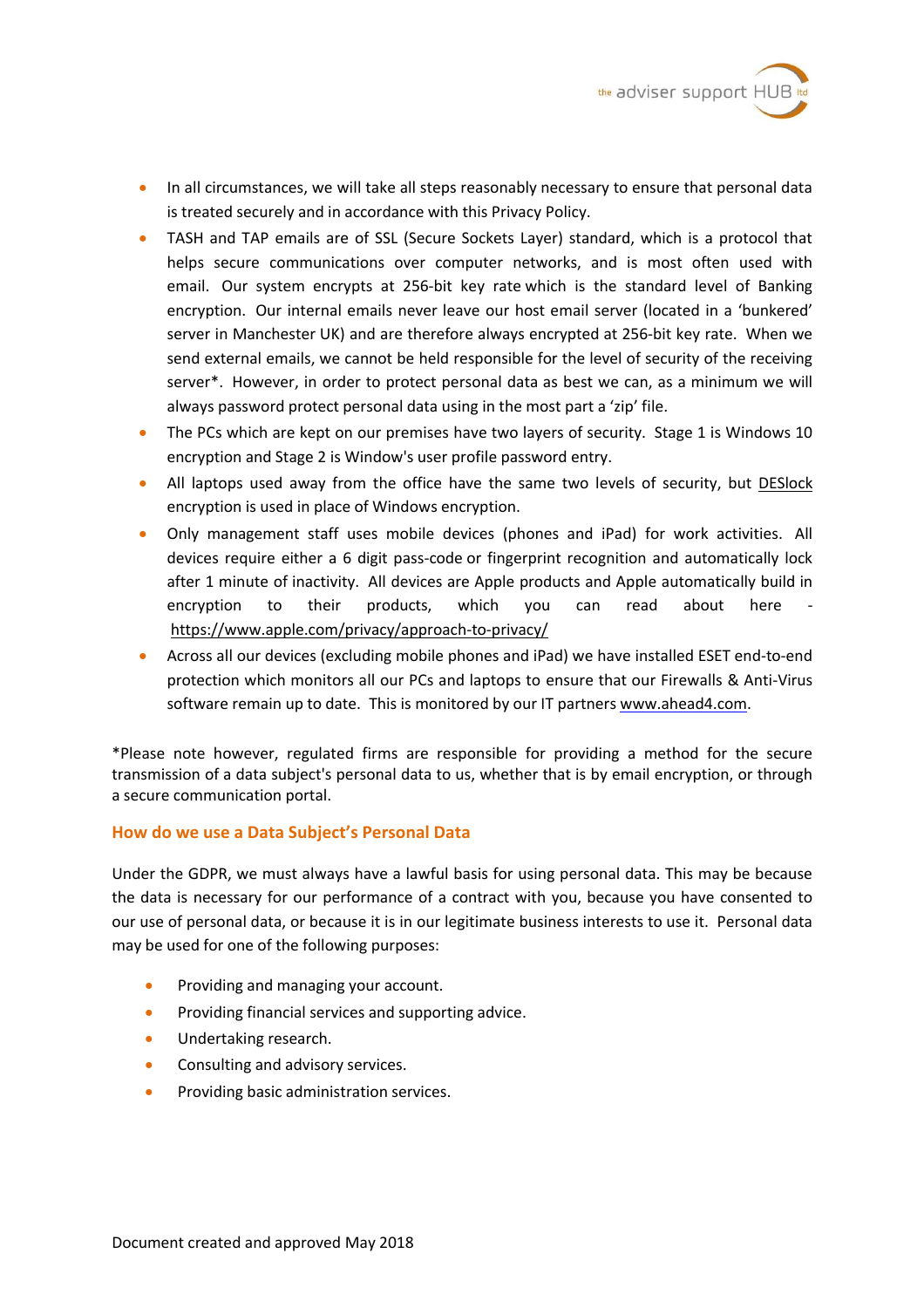

# **Third Party Sharing**

We may sometimes share personal data with other companies or contract with the following third parties to supply products and services to you. In some cases, these third parties may require access to some or all of a data subject's personal data that we hold.

We may share a data subject's personal data information with:

- Appropriate staff and sub-processors (self-employed contactors) such as those who carry out financial or compliance functions.
- Organisations that need your information because we are required to provide it by law (eg. The FCA, ombudsman services, HMRC etc).
- **•** Organisations that carry out credit references or identity checks.
- Sometimes other companies or individuals, such as technical or research software providers or pension specialists, who assist us in providing our services. Examples of (but not limited to) these types of companies and their main purpose are:
	- o O&M Pensions and Selectapension (Pension Research)
	- o Morningstar UK and FE Analytics (Fund Research)
	- o Synaptic Software (Product Reseearch)
	- o Cash-flow planning tools
	- o Product Providers, such as:
		- AJ Bell Investcentre
		- Aegon
		- **Ascentric**
		- **Aviva**
		- AXA
		- Canada Life
		- **Fidelity FundsNetwork**
		- **James Hay**
		- $\blacksquare$   $\blacksquare$   $\blacksquare$
		- MetLife
		- Novia
		- Nucleus
		- Old Mutual Wealth
		- **Prudential**
		- Royal London
		- **Russell Investment**
		- Seven Investment management
		- Scottish Widows
		- **Standard Life**
		- **Transact**
		- **E** Zurich
	- o Discretionary Fund Managers, such as:
		- **Brewin Dolphin**
		- Brooks MacDonald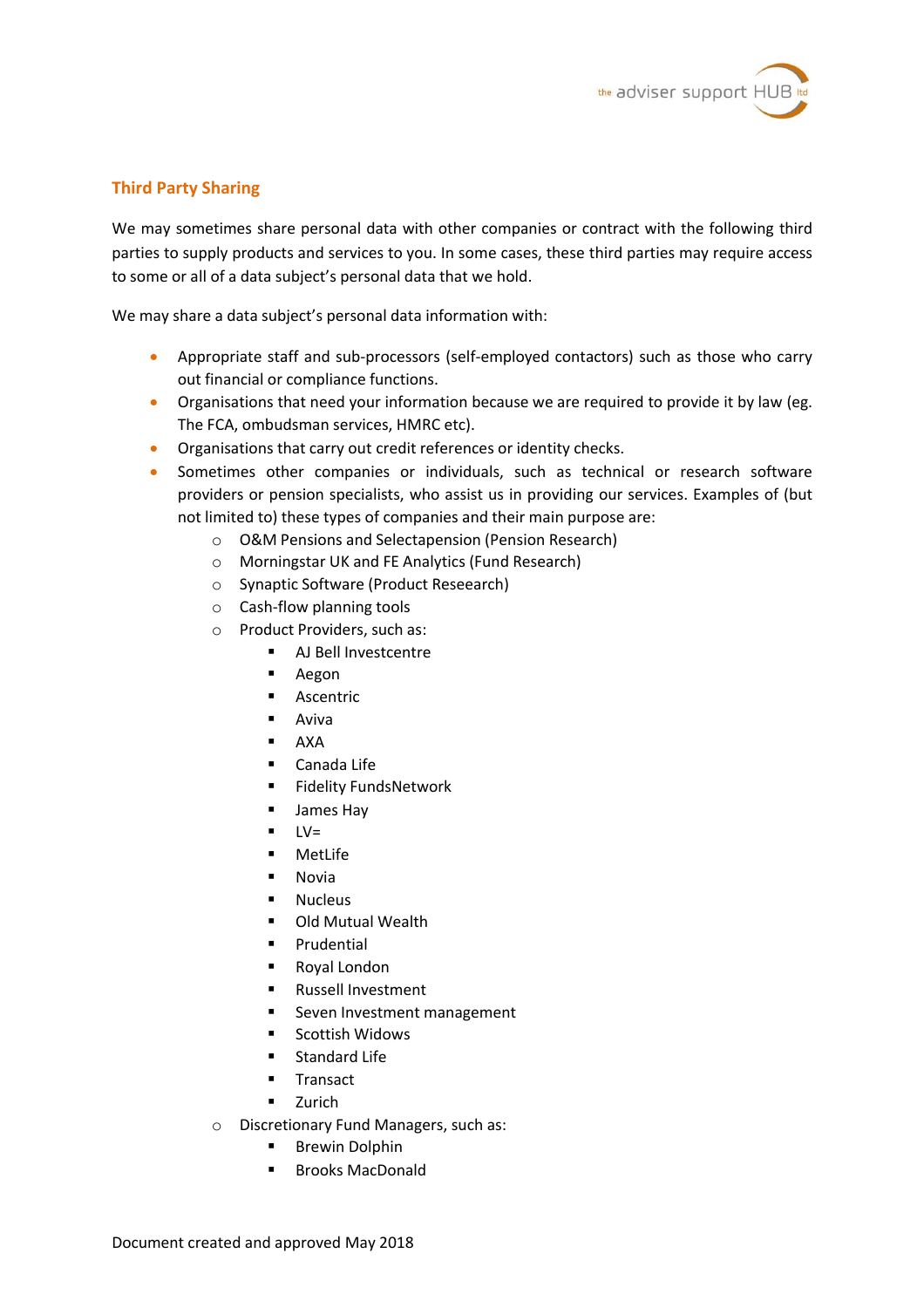

- Cazenove Capital Management
- Charles Stanley Asset Management
- Close Brothers Asset Management
- Investec DFM
- Quilter Cheviot
- Rathbone
- Standard Life Wealth
- Tilney

If any personal data is required by a third party, as described above, we will take steps to ensure as best we can that personal data is handled safely, securely, and in accordance with a data subject's rights, our obligations, and the third party's obligations under the law.

If we know that any personal data is transferred outside of the EEA, we will take suitable steps in order to ensure as best we can that personal data is treated just as safely and securely as it would be within the UK and under the GDPR.

In some limited circumstances, we may be legally required to share certain personal data, if we are involved in legal proceedings or complying with legal obligations, a court order, or the instructions of a government authority.

# **Third Party Due Diligence & Risk Management**

Any third party that we engage with to support it with processing personal data has been contacted to confirm whether they conform to GDPR.

### **Privacy Policy**

We provide services to regulated IFA firm's and as such we are not required to provide a Privacy Policy to the IFA firm's end client (the data subject), which remains the responsibility of the data controller (the IFA firm). This is because we have no authority to contact the data subject. However, in recognition of the fact that a data subject may request details of third parties and where the IFA firm requires it, we do have available on request a Privacy Notice to help the data subject understand our position as a third party.

### **Website Privacy Policy & Cookie Policy**

We've provided a new Website Privacy Policy & Cookie Policy and this can be found on our website, within the Data Protection section<www.advisersupporthub.co.uk/dataprotection>

### **Employee Awareness**

All our employees and sub-processors will be required to undertake annual training with respect to data protection requirements to demonstrate their understanding of data protection requirements.